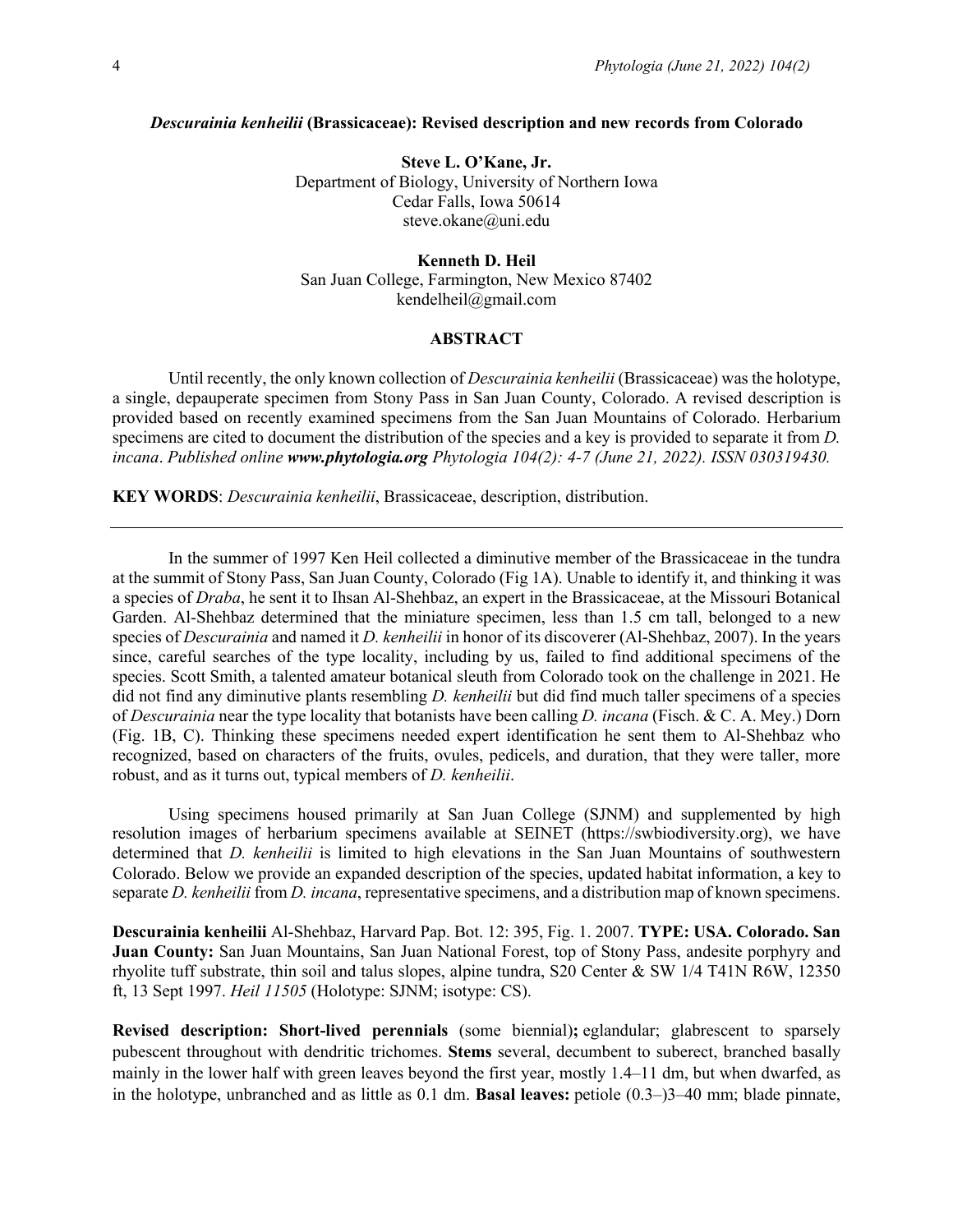oblanceolate to obovate in outline, lateral leaflets 2–5 per side,  $(1-)1.2-6.5 \times 0.5-1.5$  cm, lateral leaflet lobes 2–4, pinnatifid, rounded. **Cauline leaves** subsessile, blade smaller distally, distal lobes narrower, surfaces sparsely pubescent to glabrescent. **Racemes** moderately to strongly elongated in fruit except not elongated in dwarfed plants as in the holotype. **Fruiting pedicels** ascending to erect, not appressed to the stem, straight, 1–7 mm. **Flowers:** sepals ascending, yellowish, ovate, 1–1.4 mm, pubescent; petals light yellow, narrowly oblanceolate,  $1-1.5 \times 0.3-0.4$  mm; median filaments 0.6–1 mm; anthers broadly ovate, ca. 0.1 mm. **Fruits** siliques, ascending to erect, linear, sometimes a few curved,  $5-12 \times 1-1.3$  mm, somewhat torulose, short-tapered at both ends, the ends rounded-acute to acute, valves each with a distinct midvein; septum with a distinct midvein (viewed at  $10\times$  magnification); ovules  $4-8(-10)$  per ovary; style nearly obsolete, 0.1–0.3 mm, glabrous. **Seeds** uniseriate, reddish brown, oblong, 1–1.2 × 0.5–0.6 mm.



Figure 1. **A.** Diminutive specimen from the holotype. *Heil 11505* (SJNM). Photo Heil. **B.** One of two specimens collected from near the type locality. *Smith 0641* (MO). Photo Smith. **C.** Large basal leaf from second specimen. *Smith 0652* (MO). Photo Smith.

As noted by Al-Shehbaz (2007), interspecific hybridization and the ability to be weedy in disturbed situations makes the genus *Descurainia* taxonomically difficult. The specimens cited below appear to us to not involve hybridization. Several other specimens, however, seem to be intermediate between *D. kenheilii*  and *D. incana*, in which case the two species may be difficult or impossible to distinguish.

Flowering Jul–Sep. Alpine tundra, talus slopes, and rock outcrops, in both undisturbed and disturbed areas; plants are taller and more robust where well-watered and with little competition; when found on speciesrich, environmentally stressed tundra, plants may be dwarfed; 3150–3856 m (10330–12650 ft); San Juan Mountains of southwestern Colorado. *Descurainia kenheilii* is likely endemic to the San Juan Mountains of Colorado (Fig. 2), where it seems to replace *D. incana* at the highest elevations. The two species can be distinguished by the following key.

1. Plants short-lived perennials; branched from the base and nearly throughout; stems single or often several from the base, decumbent to erect; leaves green basally; elevations above 3150 m (10330 ft); ovules 4–8(– 10) per ovary (examine several fruits and count funicles, not seeds); fruits somewhat torulose; fruiting pedicels divergent to ascending; fruits ascending to erect, not at all appressed to the stems…...*D. kenheilii*

1'. Plants biennial; mainly branched in the distal half of the stem; stems single, erect; leaves withered and deciduous basally; growing from low to high elevations; ovules (4–)6–22 per ovary; fruits nearly smooth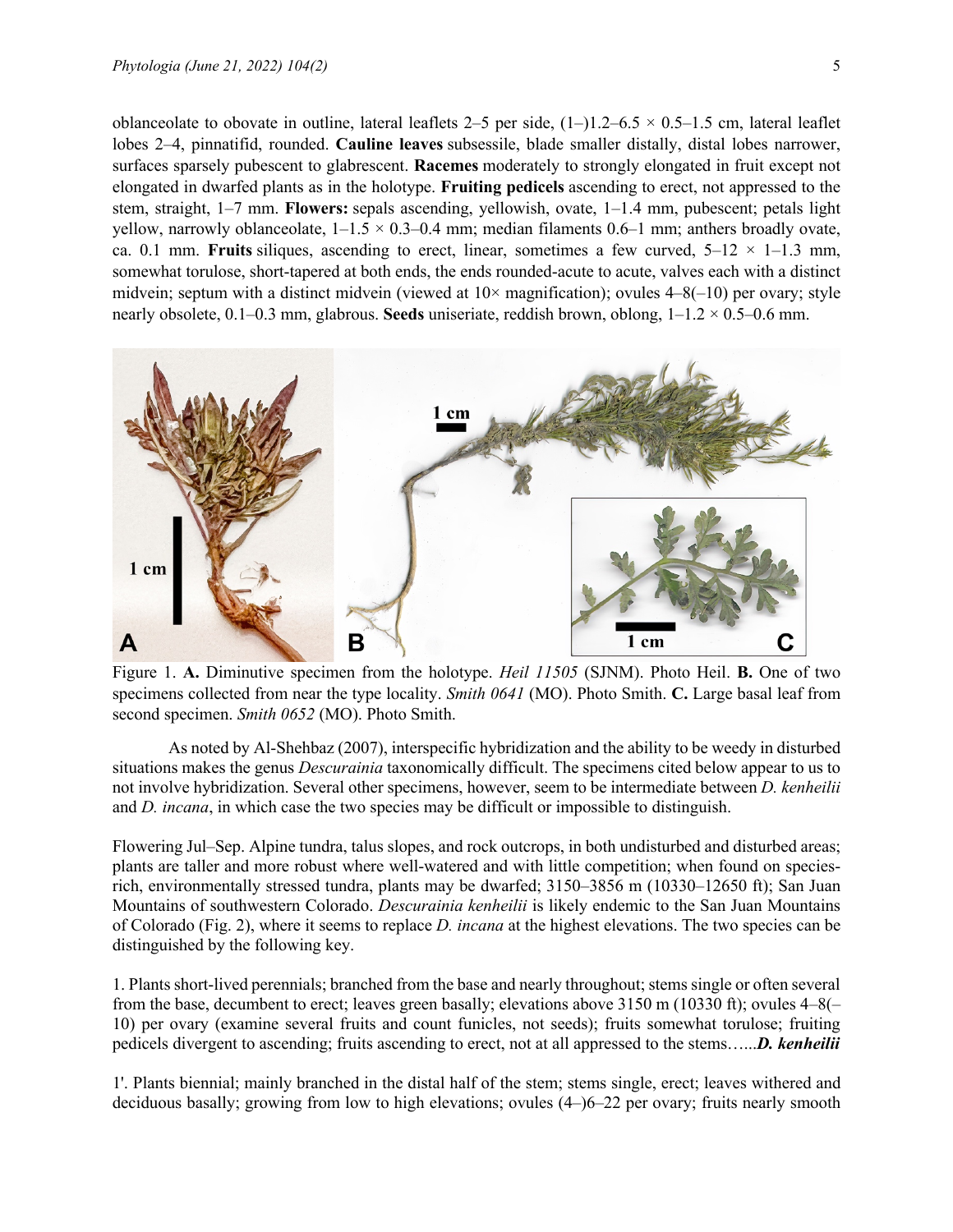to torulose; fruiting pedicels ascending to erect; fruits erect, often nearly appressed to the stems, at least apically …………………………………………………………………….…………………….. *D. incana*

**Representative specimens. COLORADO. Conejos Co.:** End of Alamosa Can., below Treasure Falls, 37°22'N 106°40'W, 11200 ft. 28 June 2984. *Dixon 3947* (ALAM). **Hinsdale Co.:** Weminuche Wilderness. Ca. 2 miles downstream of Weminuche Pass, along Los Pinos River, spruce-fir forest, growing in moss on north side of a large granite boulder, 37.6508333°N 107.3313889°W, 10450 ft., 3 Aug 2003. 3 Aug 2003. *O'Kane & Jamieson 7473* (SJNM). **Mineral Co.:** San Juan National Forest, Pagosa Ranger District, Site 3, 37.43°N 107.08°W, 10350 ft. 24 Aug 1998. *Brinton 36* (SJNM). **Rio Grande Co.:** Ca. 1 mile west of Summitville, 37°26'N 106°37'W, 11500 ft. *Dixon 1916* (ALAM); ~7 miles NW of Platoro, vicinity of Elwood Pass & Cabin, 37.40414°N 106.63875°W, 11550 ft. 28 June 2013. *Sharples 321* (COLO); Elwood Pass, 106°38'N 106°38'W, 11600 ft. 16 July 1981. *Dixon 2943* (ALAM). **San Juan Co.:** BLM. Westfacing slope of Sheep Mountain, ca 1.12 air miles south/southeast of Stony Pass and County Road 3, Alpine Tundra Community, 37.7843°N 107.5349°W, 12300 ft. 20 July 2021. *Heil* 37139 (FLD, SJNM); Plants on crushed volcanic rock-based soils, on road cuts east of Stony Pass, 37.789002°N 107.539076°W, 12300 ft. 23 July 2021. *Smith 0641* and *Smith 0642* (MO); San Juan National Forest/BLM ghost town, collections from around old homes, disturbed site with *Salix*, *Epilobium*, *Trisetum* and stinging nettles, 37.9311111°N 107.5708333°W, 22 Aug 2003. 22 Aug 2003. *Heil & Mietty 22725* (SJNM); San Juan National Forest & BLM, ca. 3.5 air miles south/southeast of Howardsville on County Road 3, near Stony Pass summit, base of Canby Mountain, alpine community, roadside along drainage, talus of igneous and metamorphic rocks, 37.79824°N 107.551149°W, 12500 ft. 15 July 2014. *Heil 36413* (SJNM).



Figure 2. Distribution of *Descurainia kenheilii* in the San Juan Mountains of southwestern Colorado. Map generated using Google Maps.